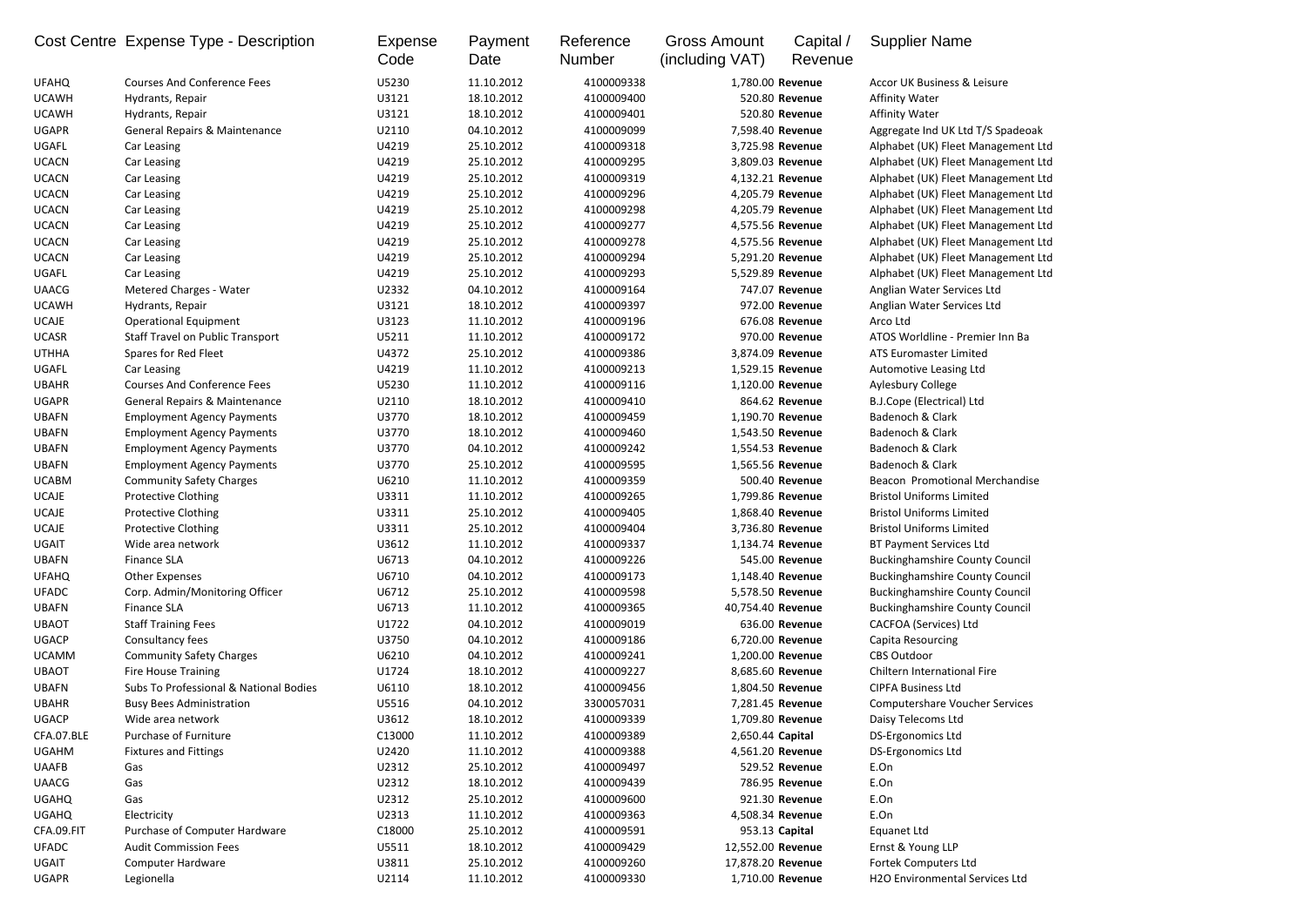|              | Cost Centre Expense Type - Description    | Expense<br>Code | Payment<br>Date | Reference<br><b>Number</b> | <b>Gross Amount</b><br>(including VAT) | Capital /<br>Revenue | <b>Supplier Name</b>                     |
|--------------|-------------------------------------------|-----------------|-----------------|----------------------------|----------------------------------------|----------------------|------------------------------------------|
| <b>UBAFN</b> | <b>Employment Agency Payments</b>         | U3770           | 11.10.2012      | 4100009358                 |                                        | 1,224.00 Revenue     | <b>Hewitson Walker</b>                   |
| <b>UBAFN</b> | <b>Employment Agency Payments</b>         | U3770           | 11.10.2012      | 4100009361                 |                                        | 1,224.00 Revenue     | <b>Hewitson Walker</b>                   |
| <b>UBAHR</b> | Consultancy fees                          | U3750           | 25.10.2012      | 4100009574                 |                                        | 7,200.00 Revenue     | <b>House Warburton Business Services</b> |
| CFA.07.BLE   | <b>Construction - Building Work</b>       | C21300          | 25.10.2012      | 4100009490                 |                                        | 517.38 Capital       | <b>HSS</b>                               |
| <b>UCASR</b> | Protective Clothing                       | U3311           | 18.10.2012      | 4100009195                 |                                        | 564.00 Revenue       | Jolly Safety Equipment Ltd               |
| <b>UGAHQ</b> | <b>General Repairs &amp; Maintenance</b>  | U2110           | 18.10.2012      | 4100009372                 |                                        | 613.96 Revenue       | Kee Services Ltd                         |
| CFA.09.FIT   | Purchase of Computer Hardware             | C18000          | 25.10.2012      | 4100009414                 | 1,728.00 Capital                       |                      | Kingsfield Computer Products Ltd         |
| <b>UGACP</b> | <b>Printing Stationery</b>                | U5110           | 04.10.2012      | 4100009024                 |                                        | 773.53 Revenue       | Konica Minolta                           |
| <b>UGAIT</b> | Computer Software                         | U3810           | 04.10.2012      | 4100009067                 |                                        | 594.00 Revenue       | Koris Ltd                                |
| <b>UGAHQ</b> | Maintenance of Grounds (Including GMU)    | U2210           | 25.10.2012      | 4100009430                 |                                        | 512.94 Revenue       | Land Structure Limited                   |
| <b>UGAFL</b> | Car Leasing                               | U4219           | 25.10.2012      | 4100009564                 |                                        | 2,516.11 Revenue     | Lex Autolease Ltd                        |
| <b>UAAFC</b> | Rents, wayleaves & Hire of Premises       | U2510           | 11.10.2012      | 4100009245                 |                                        | 8,167.04 Revenue     | London & Quadrant Housing Trust          |
| <b>UTHHA</b> | Spares for Red Fleet                      | U4372           | 11.10.2012      | 4100009127                 |                                        | 540.68 Revenue       | Ludo Mcgurk Transport Equipment Ltd      |
| <b>UBAHR</b> | <b>Occupational Health Nurse Sessions</b> | U1770           | 25.10.2012      | 4100009307                 |                                        | 4,111.70 Revenue     | M.K.Occupational Health Limited          |
| CFA.09.FIT   | Purchase of Computer Hardware             | C18000          | 25.10.2012      | 4100009463                 |                                        | 899.94 Capital       | Misco                                    |
| CFA.09.FIT   | Purchase of Computer Hardware             | C18000          | 04.10.2012      | 4100008986                 |                                        | 929.96 Capital       | Misco                                    |
| CFA.09.FIT   | Purchase of Computer Hardware             | C18000          | 04.10.2012      | 4100008987                 | 1,033.99 Capital                       |                      | Misco                                    |
| CFA.09.FIT   | Purchase of Computer Hardware             | C18000          | 11.10.2012      | 4100009103                 | 1,118.64 Capital                       |                      | Misco                                    |
| CFA.09.FIT   | Purchase of Computer Hardware             | C18000          | 18.10.2012      | 4100009462                 | 1,173.60 Capital                       |                      | Misco                                    |
| CFA.09.FIT   | Purchase of Computer Hardware             | C18000          | 04.10.2012      | 4100008988                 | 1,347.60 Capital                       |                      | Misco                                    |
| CFA.09.FIT   | <b>Construction - Building Work</b>       | C21300          | 25.10.2012      | 4100009592                 | 2,744.78 Capital                       |                      | Misco                                    |
| <b>UGAIT</b> | <b>Main Communications</b>                | U3610           | 11.10.2012      | 4100009346                 | 24,006.20 Revenue                      |                      | <b>ODPM</b>                              |
| <b>UCAJB</b> | <b>Printing Stationery</b>                | U5110           | 11.10.2012      | 4100009156                 |                                        | 796.80 Revenue       | Olivers Design 2 Print                   |
| <b>UGATR</b> | <b>Staff Training Fees</b>                | U1722           | 11.10.2012      | 4100009341                 |                                        | 775.00 Revenue       | Orb Training                             |
| <b>UBAOT</b> | <b>Driver Training</b>                    | U1730           | 25.10.2012      | 4100009327                 |                                        | 1,479.16 Revenue     | <b>Oxfordshire County Council</b>        |
| <b>UGAFF</b> | Diesel Oil - Gas Oil                      | U4320           | 11.10.2012      | 4100009267                 |                                        | 1,381.92 Revenue     | Pace Fuelcare Ltd                        |
| <b>UGAFF</b> | Diesel Oil - Gas Oil                      | U4320           | 11.10.2012      | 4100009269                 |                                        | 2,072.88 Revenue     | Pace Fuelcare Ltd                        |
| <b>UGAFF</b> | Diesel Oil - Gas Oil                      | U4320           | 04.10.2012      | 4100009221                 |                                        | 2,200.02 Revenue     | Pace Fuelcare Ltd                        |
| <b>UGAFF</b> | Diesel Oil - Gas Oil                      | U4320           | 04.10.2012      | 4100009222                 |                                        | 2,763.84 Revenue     | Pace Fuelcare Ltd                        |
| <b>UGAFF</b> | Diesel Oil - Gas Oil                      | U4320           | 11.10.2012      | 4100009266                 |                                        | 2,763.84 Revenue     | Pace Fuelcare Ltd                        |
| <b>UGAFF</b> | Diesel Oil - Gas Oil                      | U4320           | 11.10.2012      | 4100009268                 |                                        | 2,763.84 Revenue     | Pace Fuelcare Ltd                        |
| UGAFF        | Diesel Oil - Gas Oil                      | U4320           | 04.10.2012      | 4100009223                 |                                        | 4,145.76 Revenue     | Pace Fuelcare Ltd                        |
| <b>UGAFF</b> | Diesel Oil - Gas Oil                      | U4320           | 11.10.2012      | 4100009270                 |                                        | 4,145.76 Revenue     | Pace Fuelcare Ltd                        |
| <b>UGAFF</b> | Diesel Oil - Gas Oil                      | U4320           | 25.10.2012      | 4100009516                 | 13,819.20 Revenue                      |                      | Pace Fuelcare Ltd                        |
| <b>UCAJC</b> | <b>Printing Stationery</b>                | U5110           | 11.10.2012      | 4100009112                 |                                        | 795.60 Revenue       | Pelican Print                            |
| CFA.07.BLE   | <b>Construction - Building Work</b>       | C21300          | 25.10.2012      | 4100009453                 |                                        | 756.00 Capital       | Portakabin Ltd                           |
| <b>UFAHQ</b> | Consultancy fees                          | U3750           | 04.10.2012      | 4100009228                 |                                        | 1,155.60 Revenue     | Principea Consulting Ltd                 |
| <b>UGARM</b> | Consultancy fees                          | U3750           | 11.10.2012      | 4100009244                 |                                        | 7,488.00 Revenue     | <b>Public Sector Consultants</b>         |
| <b>UBASD</b> | <b>Staff Training Fees</b>                | U1722           | 11.10.2012      | 4100009171                 |                                        | 3,774.72 Revenue     | Public Sector T & C                      |
| <b>UCAJE</b> | <b>Operational Equipment</b>              | U3123           | 25.10.2012      | 4100009253                 |                                        | 1,482.00 Revenue     | Respirex International Ltd               |
| <b>UCMCP</b> | Consultancy fees                          | U3750           | 18.10.2012      | 4100009188                 |                                        | 9,502.84 Revenue     | <b>RGB Business Solutions Ltd</b>        |
| <b>UGAPR</b> | <b>General Repairs &amp; Maintenance</b>  | U2110           | 18.10.2012      | 4100009416                 |                                        | 750.90 Revenue       | <b>Richard Cross General Builder</b>     |
| <b>UBAOT</b> | <b>Training Equipment</b>                 | U3713           | 04.10.2012      | 4100009053                 |                                        | 759.60 Revenue       | Ruth Lee Ltd                             |
| <b>UBAOT</b> | <b>Training Equipment</b>                 | U3713           | 25.10.2012      | 4100009390                 |                                        | 3,517.50 Revenue     | Ruth Lee Ltd                             |
| <b>UAADD</b> | Electricity                               | U2313           | 25.10.2012      | 4100009513                 |                                        | 649.00 Revenue       | Scottish Hydro Elec (Was SSE)            |
| <b>UAACC</b> | Electricity                               | U2313           | 25.10.2012      | 4100009512                 |                                        | 740.06 Revenue       | Scottish Hydro Elec (Was SSE)            |
| <b>UAACD</b> | Electricity                               | U2313           | 25.10.2012      | 4100009514                 |                                        | 932.48 Revenue       | Scottish Hydro Elec (Was SSE)            |
| <b>UGAUS</b> | Electricity                               | U2313           | 25.10.2012      | 4100009510                 |                                        | 1,137.67 Revenue     | Scottish Hydro Elec (Was SSE)            |
| UGAMS        | Electricity                               | U2313           | 25.10.2012      | 4100009509                 |                                        | 1,165.08 Revenue     | Scottish Hydro Elec (Was SSE)            |
| <b>UBAHR</b> | <b>Employees Professional Subs</b>        | U1765           | 11.10.2012      | 4100009321                 |                                        | 906.00 Revenue       | <b>SHL Group Ltd</b>                     |
| <b>UCAJE</b> | <b>Operational Equipment</b>              | U3123           | 25.10.2012      | 4100009364                 |                                        | 705.60 Revenue       | Supply + Limited                         |